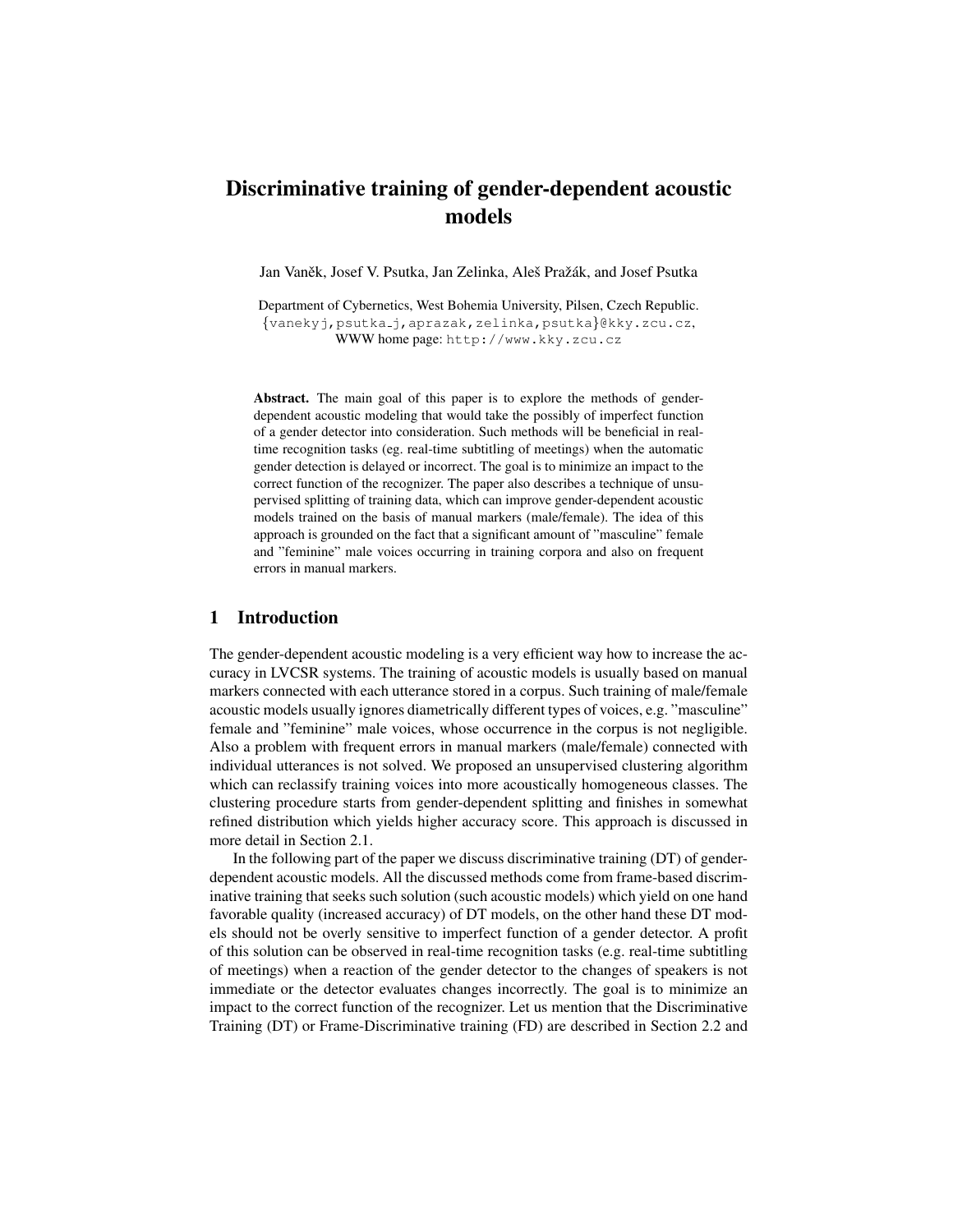incorporating DT to a gender-dependent training procedure is discussed in Section 4.4. Obtained results are presented in Section 5.

# 2 Methods

#### 2.1 Automatic clustering

Training of gender-dependent models is the most popular method how to split training data into two more acoustically homogeneous classes [1]. But for particular corpora, it should be verified that the gender-based clusters are the optimal way, i.e. the criterion  $L = \prod_u P(u|M(u))$ , where u is an utterance in a corpus and  $M(u)$  is a relevant acoustic model of its reference transcription, is maximal. Because of some male/female "mishmash" voices contained in corpora we proposed an unsupervised clustering algorithm which can reclassify training voices into more acoustically homogeneous classes. The clustering procedure starts from gender-dependent splitting and finishes in somewhat refined distribution which yields higher accuracy score. [2].

The algorithm is based on similar criterion like the main training algorithm – maximize likelihood  $L$  of the training data with reference transcription and models. The result of the algorithm is a set of trained acoustic models and a set of lists where all utterances are assigned to exactly one cluster. Number of clusters (classes)  $n$  has to be set in advance and for gender-dependent modeling naturally  $n = 2$ . The process is a modification of the Expectation-Maximization (EM) algorithm. The unmodified EM algorithm is applied for estimation of acoustic model parameters. The clustering algorithm goes as follows:

- 1. Initial splitting of training utterances into  $n$  clusters. The clusters should have similar size. In case of two initial classes it is reasonable to start the algorithm from gender-based clusters/lists. In general case it should be a random splitting.
- 2. Train (retrain) acoustic models for all clusters.
- 3. Posterior probability density  $P(u|M)$  of each utterance u with its reference transcription is computed for all models  $M$  (so-called forced-alignment).
- 4. Each utterance is assorted to the cluster with the maximal evaluation  $P(u|M)$  computed in the previous step:

$$
M_{t+1}(u) = \arg\max_{M} P(u|M). \tag{1}
$$

5. If clusters changed then go back to step 2. Otherwise the algorithm is terminated.

Optimality of results of the clustering algorithm is not guaranteed. Besides, the algorithm depends on initial clustering. Furthermore, even convergence of the algorithm is not guaranteed, because there can be a few utterances which are reassigned all the time. Therefore, it is suitable to apply a little threshold as a final stopping condition or to use a fixed number of iterations. Thus, if we want to verify that the gender-dependent splitting is "optimal" we use this initial male/female distribution and start the algorithm. The intention is that the algorithm finishes with more refined clusters, in which "masculine" female and "feminine" male voices and also errors in manual male/female annotations will be reclassified which should ensure better performance of a recognizer.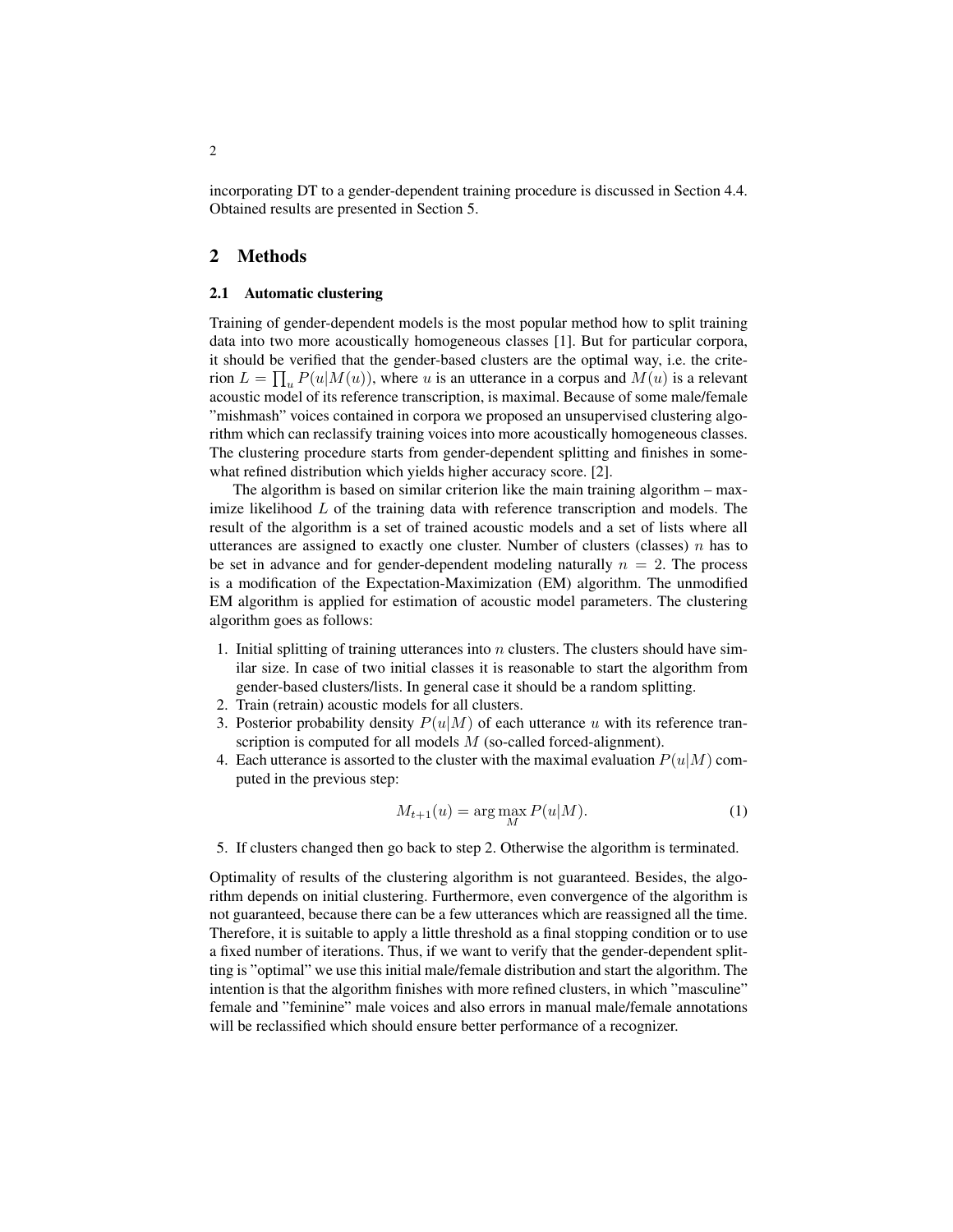#### 2.2 Discriminative training

Discriminative training (DT) was developed in a recent decade and provides better recognition results than classical training based on Maximum Likelihood criterion (ML) [3–6]. In principle, ML based training is a machine learning method from positive examples only. DT on the contrary uses both positive and negative examples in learning and can be based on various objective functions, e.g. Maximum Mutual Information (MMI) [7], Minimum Classification Error (MCE) [5], Minimum Word/Phone Error (MWE/MPE) [3]. Most of them require generation of lattices or many-hypotheses recognition run with appropriate language model. The lattices generation is highly time consuming. Furthermore, these methods require good correspondence between training and testing dictionary and language model. If the correspondence is weak, e.g. there are many words which are only in the test dictionary then the results of these methods are not good. In this case, we can employ Frame-Discriminative training (FD), which is independent on a used dictionary and language model [8]. In addition, this approach is much faster.

#### 2.3 Frame-Discriminative training

In lattice based method with MMI objective function the training algorithm seeks to maximize the posterior probability of the correct utterance given the used models [7]:

$$
\mathcal{F}_{MMI}(\lambda) = \sum_{r=1}^{R} \log \frac{P_{\lambda}(O_r|s_r)^{\kappa} P(s_r)^{\kappa}}{\sum_{S} P_{\lambda}(O_r|s)^{\kappa} P(s)^{\kappa}},\tag{2}
$$

where  $\lambda$  represents the acoustic model parameters,  $O_r$  is the training utterance feature set,  $s_r$  is the correct transcription for the r'th utterance,  $\kappa$  is the acoustic scale which is used to amply confusions and herewith increases the test-set performance.  $P(s)$  is a language model part.

Optimization of the MMI objective function uses Extended Baum-Welch update equations and it requires two sets of statistics. The first set, corresponding to the numerator (num) of the equation (2), is the correct transcription. The second one corresponds to the denominator (den) and it is a recognition/lattice model containing all possible words. An accumulation of statistics is done by forward-backward algorithm on reference transcriptions (numerator) as well as generated lattices (denominator). The Gaussian means and variances are updated as follows [8]:

$$
\hat{\mu}_{jm} = \frac{\Theta_{jm}^{num}(O) - \Theta_{jm}^{den}(O) + D_{jm}\mu'_{jm}}{\gamma_{jm}^{num} - \gamma_{jm}^{den} + D_{jm}}\tag{3}
$$

$$
\hat{\sigma}_{jm}^{2} = \frac{\Theta_{jm}^{num}(O^{2}) - \Theta_{jm}^{den}(O^{2}) + D_{jm}(\sigma_{jm}^{\prime 2} + \mu_{jm}^{\prime 2})}{\gamma_{jm}^{num} - \gamma_{jm}^{den} + D_{jm}} - \mu_{jm}^{2},
$$
\n(4)

where j and m are the HMM-state and Gaussian index, respectively,  $\gamma_{jm}$  is the accumulated occupancy of the Gaussian,  $\Theta_{jm}(O)$  and  $\Theta_{jm}(O^2)$  are a posteriori probability weighted by the first and the second order accumulated statistics, respectively.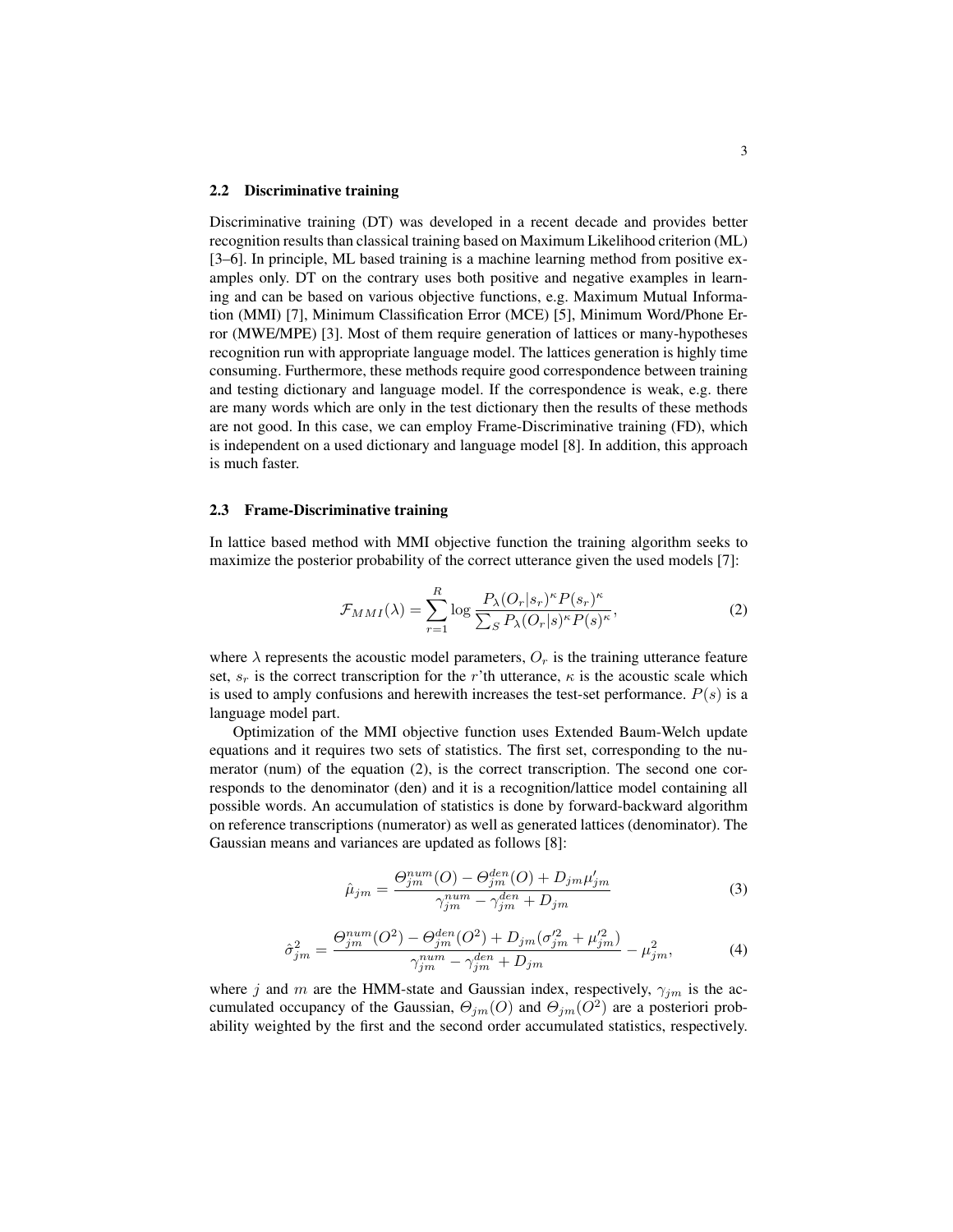The Gaussian-specific stabilization constants  $D_{im}$  are set to maximum of (i) double of the smallest value which ensures positive estimated variances, and (ii) value  $E\gamma_{jm}^{den}$ , where constant  $E$  determines the stability/learning-rate and it is a compromise between stability and number of iteration which is needed for well-trained models [9]. In Frame-Discriminative case, the denominator lattices generation and its forward-backward processing is not needed. The denominator posterior probability is calculated from a set of all states in HMM. This very general denominator model leads to good generalization to test data. Furthermore, statistics of only a few major Gaussians are need to be updated and their probability has to be exactly calculated in each time. It can lead to very time-efficient algorithm [10]. Optimization of the model parameters uses the same two equations (3) and (4), the computation of  $\Theta_{jm}^{den}(O)$  and  $\gamma_{jm}^{den}$  is modified only.

#### 2.4 Frame-Discriminative adaptation

In case that only limited data are available, maximum a posteriori probability method  $(MAP)$  [11] can be used even for discriminative training [12]. It works in the same manner as the standard MAP, only the input HMM has to be discriminatively trained with the same objective function. For discriminative adaptation it is strongly recommended to use I-smoothing method to boost stability of new estimates [13].

## 3 Train data description

For training of acoustic models a microphone-based high-quality speech corpus was used. The high-quality speech corpus of read-speech consists of the speech of 800 speakers (384 males and 416 females). Each speaker read 170 sentences. The database of text prompts from which the sentences were selected was obtained in an electronic form from the web pages of Czech newspaper publishers[14]. Special consideration was given to the sentences selection, since they provide a representative distribution of the more frequent triphone sequences (reflecting their relative occurrences in natural speech). The corpus was recorded in the office where only the speaker was present. Sentences were recorded by a close-talking microphone (Sennheisser HMD410-6). The recording sessions yielded totally about 220 hours of speech.

## 4 Experimental setup

#### 4.1 Acoustic processing

The digitization of an analogue signal is provided at 22.05 kHz sample rate and 16-bit resolution format. The aim of the front-end processor is to convert continuous speech into a sequence of feature vectors. Several tests were performed in order to determine the best parameterization settings of the acoustic data (see [15] for methodology). The best results were achieved using PLP parameterization [16] with 27 filters and 12 PLP cepstral coefficients with both delta and delta-delta sub-features (see [17] for details). Therefore one feature vector contains 36 coefficients. Feature vectors are computed each 10 milliseconds (100 frames per second).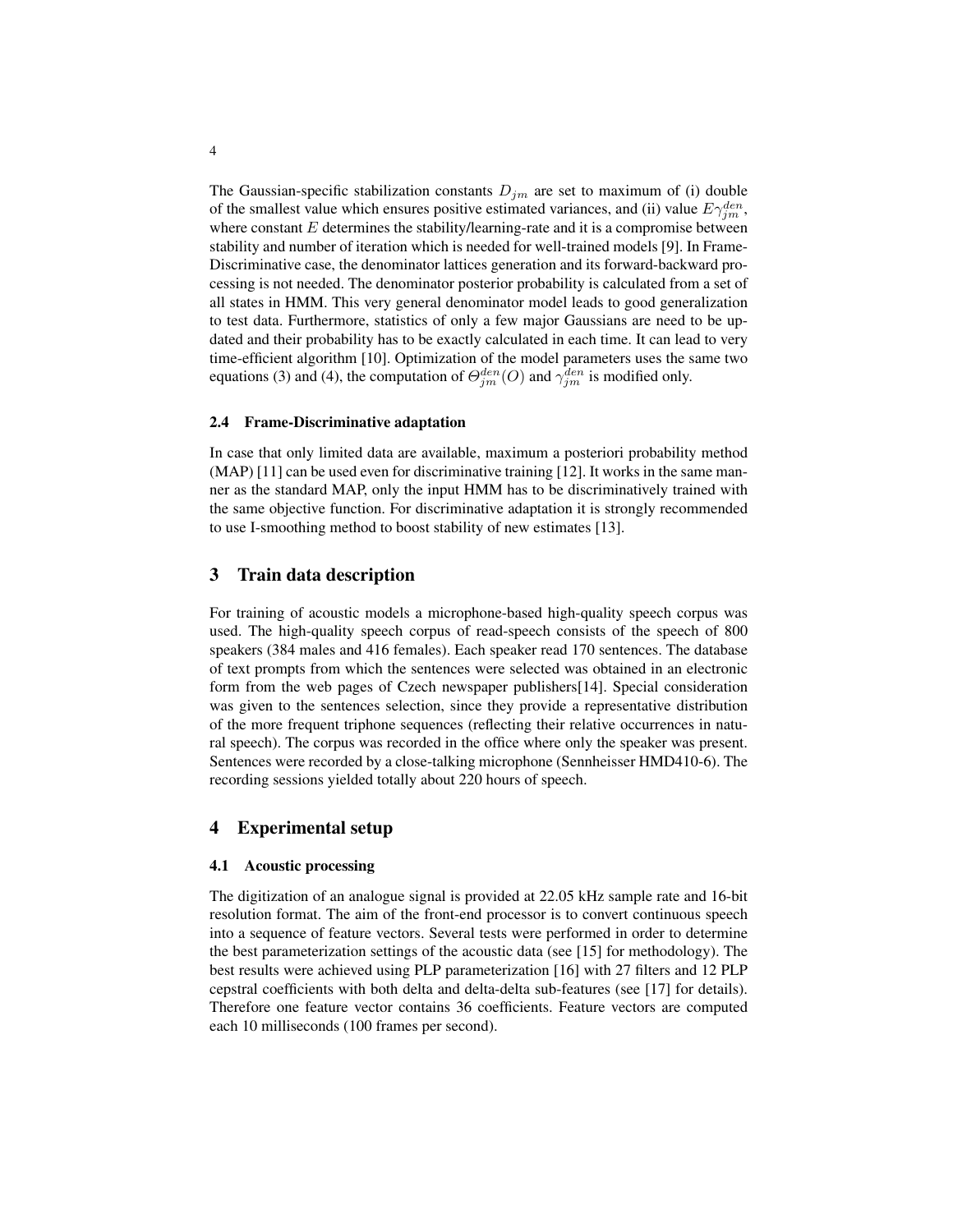#### 4.2 Acoustic model

The individual basic speech unit in all our experiments was represented by a three-state HMM with a continuous output probability density function assigned to each state. As the number of Czech triphones is too large, phonetic decision trees were used to tie states of Czech triphones. Several experiments were performed to determine the best recognition results according to the number of clustered states and also to the number of mixtures. In all presented experiments, we used 16 mixtures of multivariate Gaussians for each of 4922 states. The baseline acoustic model was made using HTK-Toolkit v.3.4 [18].

## 4.3 Two class splitting

As was presented above, the whole training corpus was split into two acoustically homogeneous classes (gender-based). Initial splitting was achieved via manual markers. However, due to several "masculine" female and "feminine" male voices occurring in the training corpora and also because of possible errors in manual annotations we applied algorithm introduced in Subsection 2.1 to refine initial "gender-based" training subcorpora. The whole set of sentences (109.5k) was split into male (52.4k) and female (57.1k) parts based on manually assigned markers. The percentage of sentences which were moved from the male to female ( $M_{i-1} \rightarrow F_i$ ) cluster as well as from the female to male ( $F_{i-1} \to M_i$ ) cluster in two following iteration steps (i,i – 1) is given in Table 1.

| <b>Iteration</b> | [%]                                                                                                     |      |       |      |
|------------------|---------------------------------------------------------------------------------------------------------|------|-------|------|
| step $(i)$       | $M_{i-1} \rightarrow M_i   M_{i-1} \rightarrow F_i   F_{i-1} \rightarrow F_i   F_{i-1} \rightarrow M_i$ |      |       |      |
|                  | 96.81                                                                                                   | 4.81 | 95.76 | 2.63 |
| 2                | 99.37                                                                                                   | 0.90 | 99.21 | 0.52 |
| 3                | 99.34                                                                                                   | 0.37 | 99.93 | 0.36 |
|                  | 99.75                                                                                                   | 0.25 | 99.69 | 0.31 |
| 5                | 99.65                                                                                                   | 0.25 | 99.78 | 0.32 |
| 6                | 99.90                                                                                                   | 0.06 | 99.94 | 0.10 |
|                  | 99.97                                                                                                   | 0.01 | 99.99 | 0.03 |

Table 1. The shift between male and female clusters

#### 4.4 Discriminative training of two-class models

Our next attention was to explore a suitable way of discriminative training of genderdependent acoustic models which would yield on one hand favorable characteristics of DT models but on the other hand developed models should not be overly sensitive to imperfect function of a gender detector, e.g. a negative impact of reversely selected (male/female) acoustic model. Such situation could happen for instance in real-time recognition tasks in case that the reaction of a gender detector to the change of speaker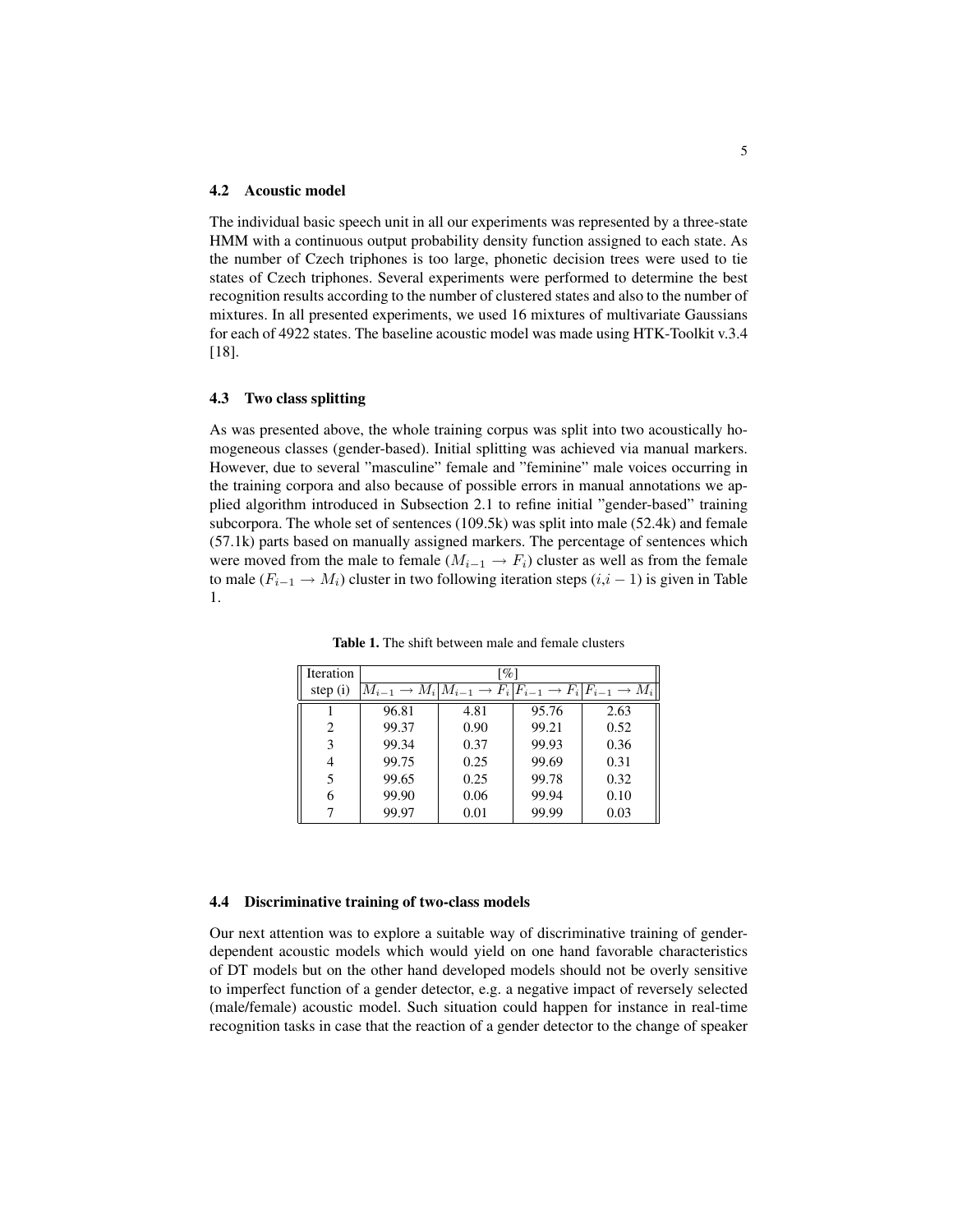is not immediate and/or the detector evaluates the change incorrectly. We performed a set of experiments in which an impact of speaker independent and gender-dependent acoustic models were tested in combination with a technique of frame-based discriminative training. In case when only single acoustic model is trained, the situation is simple. The model is trained from all data under ML approach or some DT objective function. Nevertheless some parameters could be tuned, for example a number of tiedstates and a number of Gaussians per state. In DT case, the number of tuned parameters is higher but it is still an optimization task. In our experiments corresponding models are marked as SI (Speaker Independent) and SI<sub>-</sub>DT for ML and DT, respectively. The DT model was developed from SI via two training iterations based on FD-MMI objective function. The  $E$  constant was set to one. Furthermore, the I-smoothing was applied and smoothing constant  $\tau^I$  was set to 100. If the training data is split into more than one class, the situation is a bit complicated because of more training strategies that we have in our disposal. Naturally the same training procedure can be used for each part of data. This is concluded by a set of independent models. For a real application this approach is not a good option because final models have different topology which is generated during tied-states clustering and therefore obtained models cannot be simply switched/replaced in the recognizer. The better strategy is to split the training procedure just after state clustering. In our experiments such model sets are marked as ClusterGD and ClusterGD\_DT for ML and DT, respectively. Secondly, the ML or DT adaptation can be applied. In our experiments the adaptation starts from SI or SI DT and two iterations were done via MAP or DT-MAP with parameter  $\tau$  equal to 25. Two models developed by these techniques are marked as  $SI\_MLAdapt$  and SI DT Adapt.

#### 4.5 Tests description

The test set consists of 100 minutes of speech from 10 male and 10 female speakers (5 minutes from each) which were not included in training data. In all recognition experiments a language model based on zerograms was applied in order to judge a quality of developed acoustic models. In all experiments the perplexity of the task was 2190, there were no OOV words.

## 5 Results

As can be seen from Table 2 we achieved a significant gain in terms of recognition results for all gender-dependent acoustic models (ClusterGD, ClusterGD\_DT, SI MLAdapt and SI DT Adapt) against speaker independent acoustic models (SI and SI DT). Moreover the automatic clustering procedure decreases the word error rate more than 1.7% relatively, see the row GD with recognition results for manually marked training data and  $ClusterGD$  with recognition results after the automatic re-clustering procedure of training data was performed. This gain is more than 11% relatively for ClusterGD DT (discriminative re-training of gender dependent ML model) when the information on speaker gender is correct. But on the other hand the recognition results are considerably worse when the speaker gender information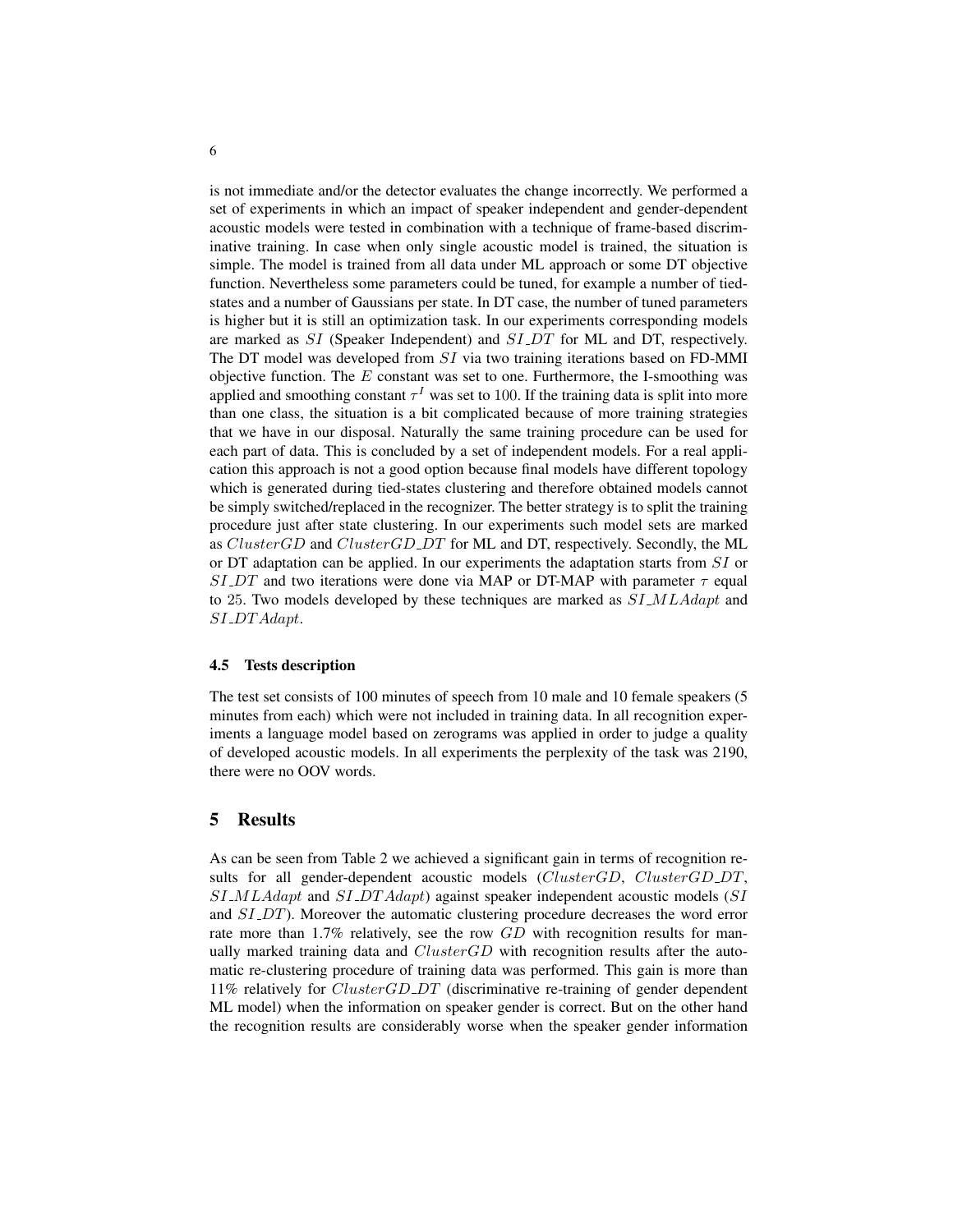|                       |         | WER $\lceil \% \rceil$ |  |
|-----------------------|---------|------------------------|--|
| SI                    | 40.19   |                        |  |
| SI DT                 | 39.02   |                        |  |
| Gender identification | correct | non correct            |  |
| GD                    | 37.50   | 64.08                  |  |
| ClusterGD             | 36.89   | 63.57                  |  |
| $ClusterGD\_DT$       | 35.81   | 61.92                  |  |
| SIMLAdapt             | 38.08   | 52.18                  |  |
| SILDTAdapt            | 36.99   | 46.60                  |  |

Table 2. The results of recognition experiments

is not correct. From this point of view the best tradeoff between recognition results of gender-dependent acoustic model with correct and non-correct gender information is SI DT Adapt (SI DT Adapt is SI DT after two iterations via DT-MAP). In this case the recognition results are slightly worse (improvement  $8\%$  relatively to  $SI$ ) than in case of ClusterGD\_DT but the non-correct gender information decreases the recognition results only slightly comparing with the original SI acoustic model.

# 6 Conclusion

The goal of our work was to build the gender-dependent acoustic model which is more robust to the incorrect decisions of gender detector. We tried several methods based on combination of gender-based data and discriminative training procedures. In all experiments a zero-gram language model was applied in order to better judge the quality of developed acoustic model. The best gender-dependent training procedure depends on the performance of gender detection. If the gender detector works perfectly the  $GD\_DT$ model is the best solution. But if the gender detector works incorrectly, e.g. a change of speaker is not detected in time or is evaluated sometimes wrongly then  $SI\_DTAdapt$ acoustic model seems to be a good trade off.

## 7 Acknowledgements

This research was supported by the Grant Agency of Academy of Sciences of the Czech Republic, project No. 1QS101470516.

### **References**

- 1. A. Stolcke, H. Bratt, J. Butzberger, H. Franco, V. R. Rao Gadde, M. Plauche, C. Rickey, E. Shriberg, K. Sonmez, F. Weng, and J. Zheng: The SRI March 2000 Hub-5 Conversational Speech Transcription System. Proc. NIST Speech Transcription Workshop, College Park, MD, May 2000.
- 2. Zelinka J.: Audio-visual speech recognition. Ph.D. thesis, West Bohemia University, Department of Cybernetics, 2009. (in Czech)